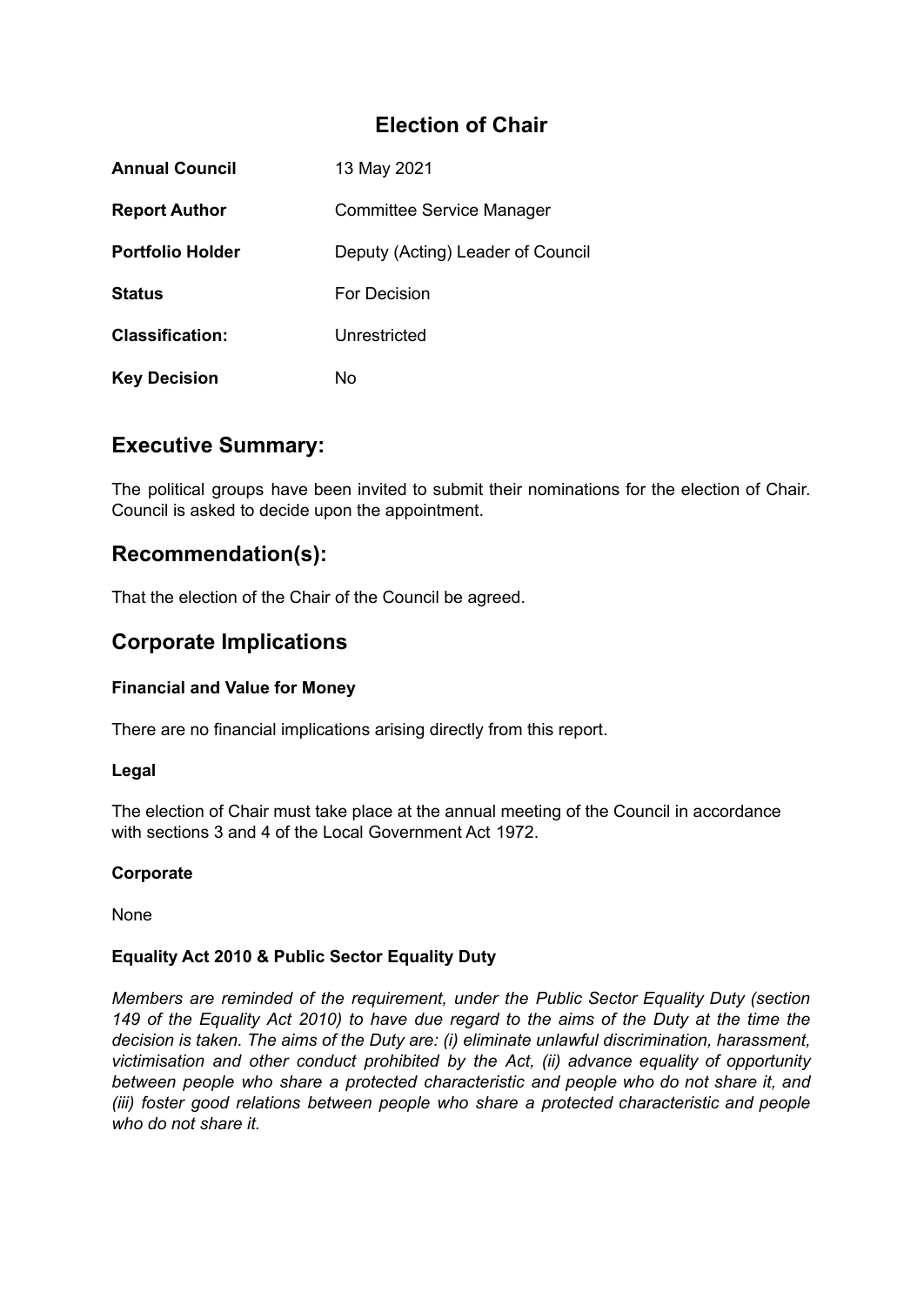*Protected characteristics: age, sex, disability, race, sexual orientation, gender reassignment, religion or belief and pregnancy & maternity. Only aim (i) of the Duty applies to Marriage & civil partnership*.

This report relates to the following aim of the equality duty: - *(Delete as appropriate)*

- *● To eliminate unlawful discrimination, harassment, victimisation and other conduct prohibited by the Act.*
- *● To advance equality of opportunity between people who share a protected characteristic and people who do not share it*
- *● To foster good relations between people who share a protected characteristic and people who do not share it.*

There are no equity and equality issues arising directly from this report but the Council needs to retain a strong focus and understanding on issues of diversity amongst the local community and ensure service delivery matches these.

# **CORPORATE PRIORITIES**

This report relates to the following corporate priorities: -

- *● Growth*
- *● Environment*
- *● Communities*

## **1.0 Introduction and Background**

1.1 The constitution of the Council states that:

"The annual meeting will consider the following:-

- (ii) elect the Chair of Council;"
- 1.2 Nominations for Chair of the Council have been invited from the Leaders of the Political Groups and will be announced at the meeting.

## **2.0 Decision Making Process**

2.1 Council is the decision making body.

Contact Officer: Nick Hughes, Committee Services Manager, Tel: 01843 577208 Reporting to: Estelle Culligan, Director of Law and Democracy & Deputy Monitoring Officer

### **Annex List**

None

### **Background Papers**

None